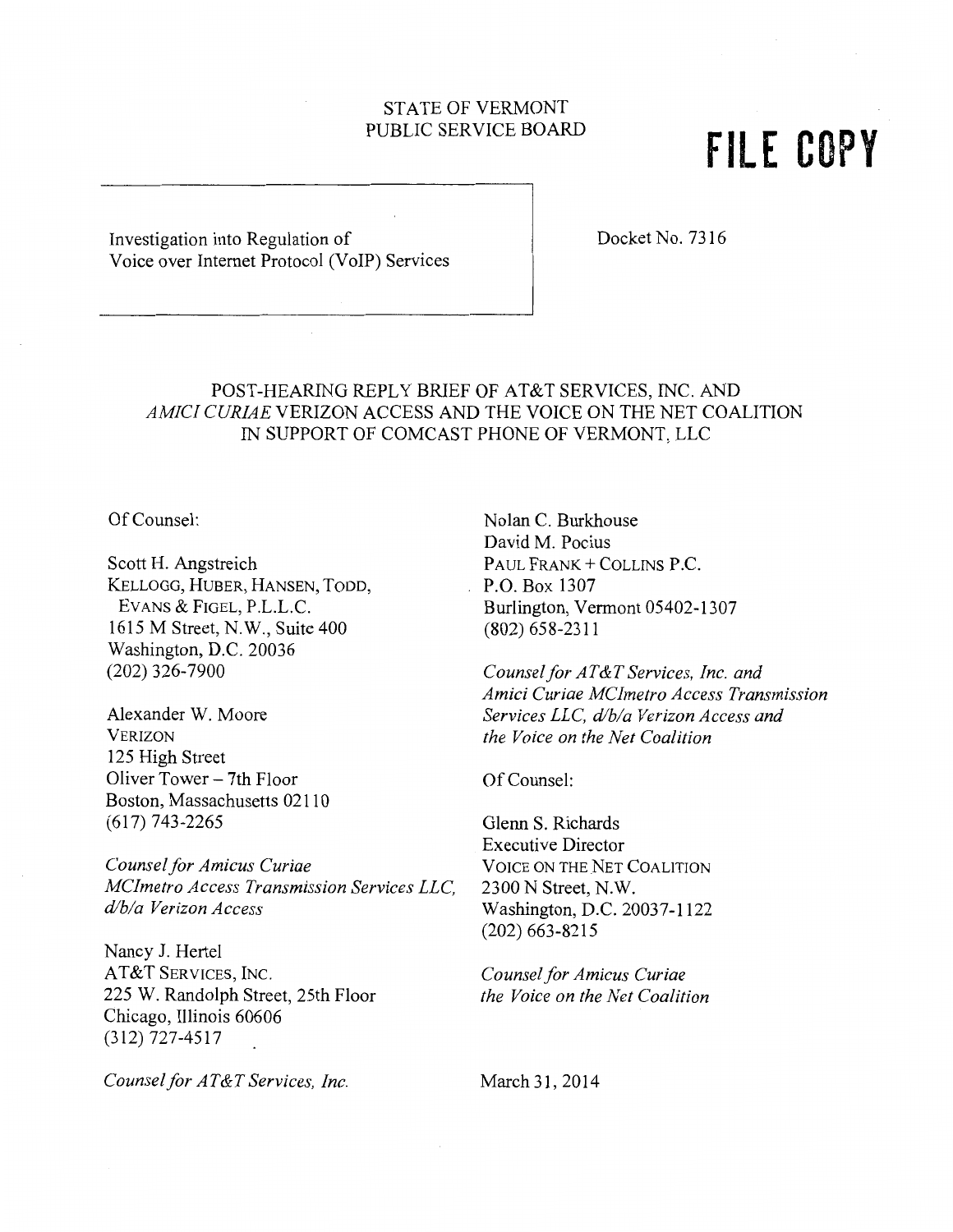# **TABLE OF CONTENTS**

| I.  | VOIP SERVICES ARE INFORMATION SERVICES UNDER FEDERAL LAW<br>BECAUSE THEY OFFER THE CAPABILITY OF A NET PROTOCOL    |  |  |  |
|-----|--------------------------------------------------------------------------------------------------------------------|--|--|--|
| II. | VOIP SERVICES ARE INFORMATION SERVICES UNDER FEDERAL LAW<br>BECAUSE THEY OFFER INFORMATION PROCESSING AS PART OF A |  |  |  |
|     |                                                                                                                    |  |  |  |

•

 $\mathbb{R}^3$ 

# Page

 $\cdot$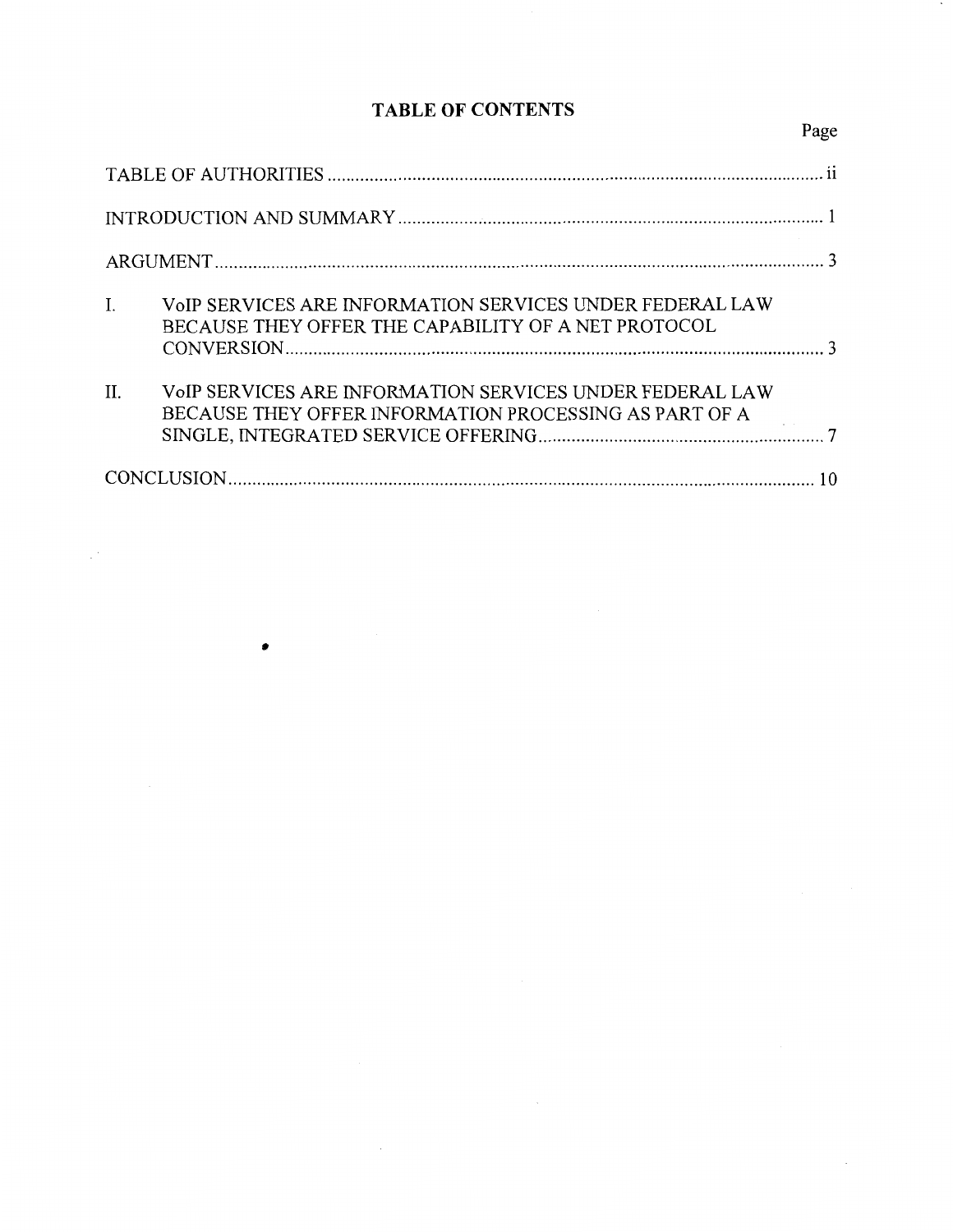## **TABLE OF AUTHORITIES**

 $\hat{\mathcal{A}}$ 

 $\overline{\phantom{a}}$ 

 $\ddot{\phantom{0}}$ 

| CASES                                                                                                                                                                                                                                              |
|----------------------------------------------------------------------------------------------------------------------------------------------------------------------------------------------------------------------------------------------------|
| Chevron U.S.A. Inc. v. Natural Res. Def. Council, Inc., 467 U.S. 837 (1984)4, 8                                                                                                                                                                    |
| Investigation into Regulation of Voice Over Internet Protocol (VoIP) Services, In re:                                                                                                                                                              |
|                                                                                                                                                                                                                                                    |
|                                                                                                                                                                                                                                                    |
| National Cable & Telecomms. Ass'n v. Brand X Internet Servs., 545 U.S. 967 (2005)2, 4, 8, 9                                                                                                                                                        |
| Southwestern Bell Tel., L.P. v. Missouri Pub. Serv. Comm'n, 461 F. Supp. 2d 1055                                                                                                                                                                   |
| ADMINISTRATIVE DECISIONS                                                                                                                                                                                                                           |
| First Report and Order and Further Notice of Proposed Rulemaking, Implementation of<br>the Non-Accounting Safeguards of Sections 271 and 272 of the Communications<br>Act of 1934, as amended, 11 FCC Rcd 21905 (1996), modified on recon., 12 FCC |
|                                                                                                                                                                                                                                                    |
| Memorandum Opinion and Order, Pacific Bell Request for Authority to Provide                                                                                                                                                                        |
| Memorandum Opinion and Order, Second Computer Inquiry, 39 P.U.R. 4th 319                                                                                                                                                                           |
| Memorandum Opinion and Order, Vonage Holdings Corp.; Petition for Declaratory<br>Ruling Concerning an Order of the Minnesota Public Utilities Commission,<br>19 FCC Rcd 22404 (2004), petitions for review denied, Minnesota Pub. Utils.           |

## **STATUTES**

 $\ddot{\phantom{a}}$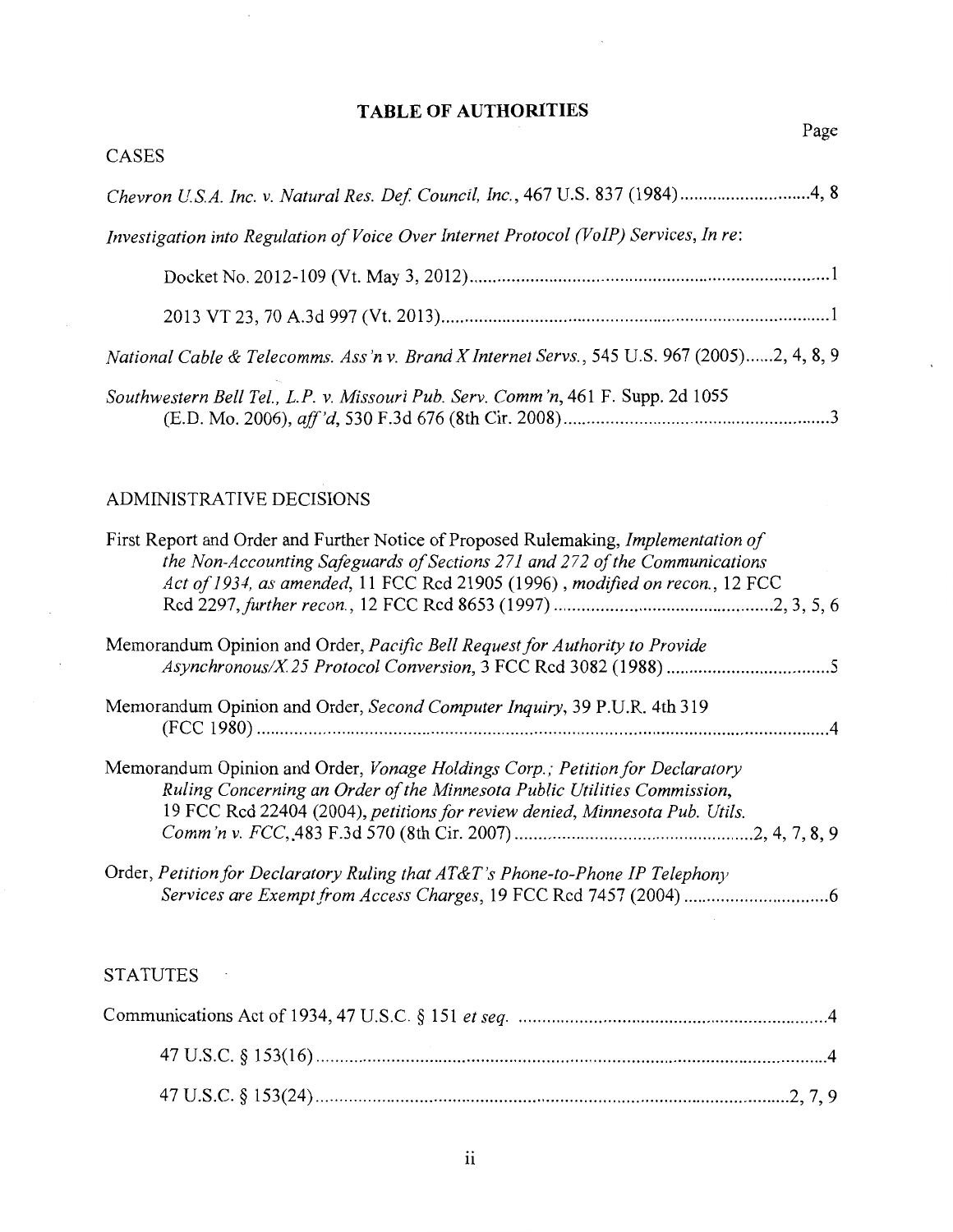AT&T Services, Inc. ("AT&T") — a party to this proceeding — and MCImetro Access Transmission Services LLC, d/b/a Verizon Access ("Verizon") and the Voice on the Net Coalition ("VON") — which were invited to participate as *amici curiae*<sup>1</sup> — submit this reply brief in support of Comcast Phone of Vermont, LLC's ("Comcast") argument that VoIP services, such as Comcast's XFINITY Voice, are properly classified as information services under federal law. AT&T, Verizon, and VON jointly filed a brief as *amici curiae* before the Vermont Supreme Court on that question.<sup>2</sup>

#### **INTRODUCTION AND SUMMARY**

The question currently before the Board is whether Comcast's VoIP service, XFINITY Voice, $3$  is an information service under federal law.<sup>4</sup> We file this brief to address the basic propositions of federal law that must guide the Board in answering that question, as well as to identify significant errors of federal law in the Department's and Independents' briefs. These basic propositions of law compel the conclusion - as every federal court to consider the question has found - that all VoIP services, including XFINITY Voice, are information services under federal law.

First, VoIP services that offer customers the capability of communicating with, and receiving communications from, people served on the public switched telephone network ("PSTN") are information services under federal law, because those services offer the capability

<sup>1</sup>*See* Order Re: Intervention at 6, 7, Docket No. 7316 (July 29, 2011).

<sup>2</sup>*See* Entry Order, *In re Investigation into Regulation of Voice Over Internet Protocol (VoIP) Services,* Docket No. 2012-109 (Vt. May 3, 2012) (granting motion for leave to file brief as *amici curiae).* 

 $3$  Like Comcast, we use XFINITY Voice generically to refer to Comcast's residential and business VoIP services. *See* Comcast Br. 1 n.1.

<sup>4</sup>*See In re Investigation into Regulation of Voice Over Internet Protocol (VoIP) Services,*  2013 VT 23, 70 A.3d 997, 1006-08, ¶¶ 24-31 (Vt. 2013).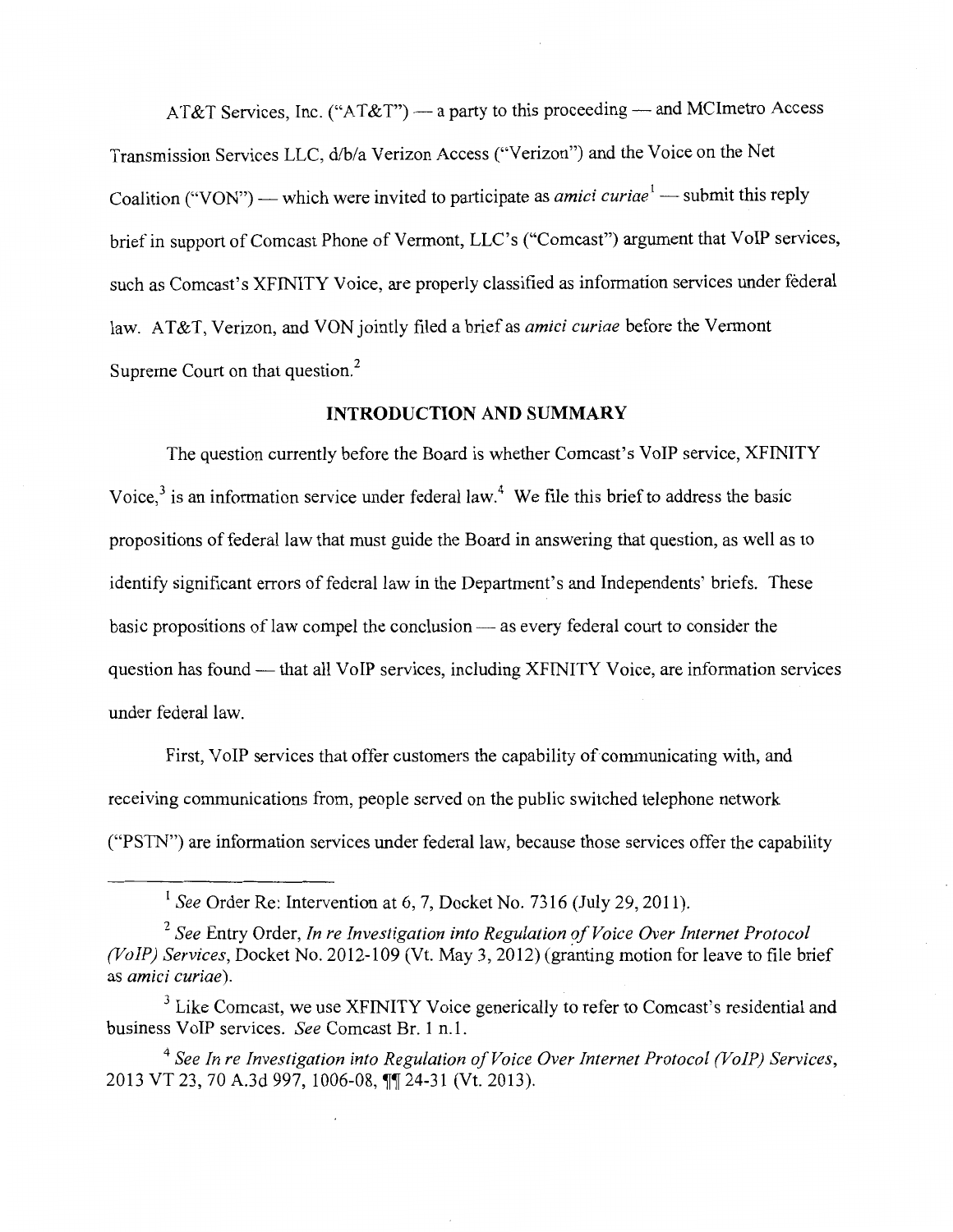for a "net protocol conversion" from IP to TDM or from TDM to IP. Contrary to the claims of the Department and the Independents, the ownership or control of the device that allows the VoIP customer to use an ordinary telephone with a VoIP service is irrelevant to the question of whether that VoIP service offers the capability for a net protocol conversion. Equally erroneous are their claims that the net protocol conversion that enables VoIP customers to speak with customers served on the PSTN fits within the three categories of protocol processing services that the Federal Communications Commission ("FCC") in its *Non-Accounting Safeguards Order5* concluded are not information services.

Second, under the test the United States Supreme Court applied in *National Cable* & *Telecommunications Association v. Brand X Internet Services*, <sup>6</sup>VoIP services are information services because they offer customers a single, integrated suite of features and capabilities that allow them to "generat[e], acquir[e], stor[e], transform[], process[], retriev[e], utiliz[e], or mak[e] available information via telecommunications."7 The FCC expressly recognized that the information processing features of all VoIP services are "tightly integrated" into the service that is offered to consumers. 8 Furthermore, VoIP services use databases to convert telephone numbers into IP addresses in the same manner that Internet access providers convert Web site names into IP addresses — an integrated, information processing function that *Brand X* found

7 47 U.S.C. *§* I53(24).

<sup>5</sup> First Report and Order and Further Notice of Proposed Rulemaking, *Implementation of the Non-Accounting Safeguards of Sections 271 and 272 of the Communications Act of 1934, as amended*, 11 FCC Rcd 21905 (1996) (subsequent history omitted).

<sup>6 545</sup> U.S. 967 (2005).

<sup>8</sup> Memorandum Opinion and Order, *Vonage Holdings Corp.; Petition/or Declaratory Ruling Concerning an Order of the Minnesota Public Utilities Commission, 19 FCC Rcd 22404,* if 32 (2004) *("Vonage Order"), petitions for review denied, Minnesota Pub. Utils. Comm 'n v. FCC,* 483 F.3d 570 (8th Cir. 2007).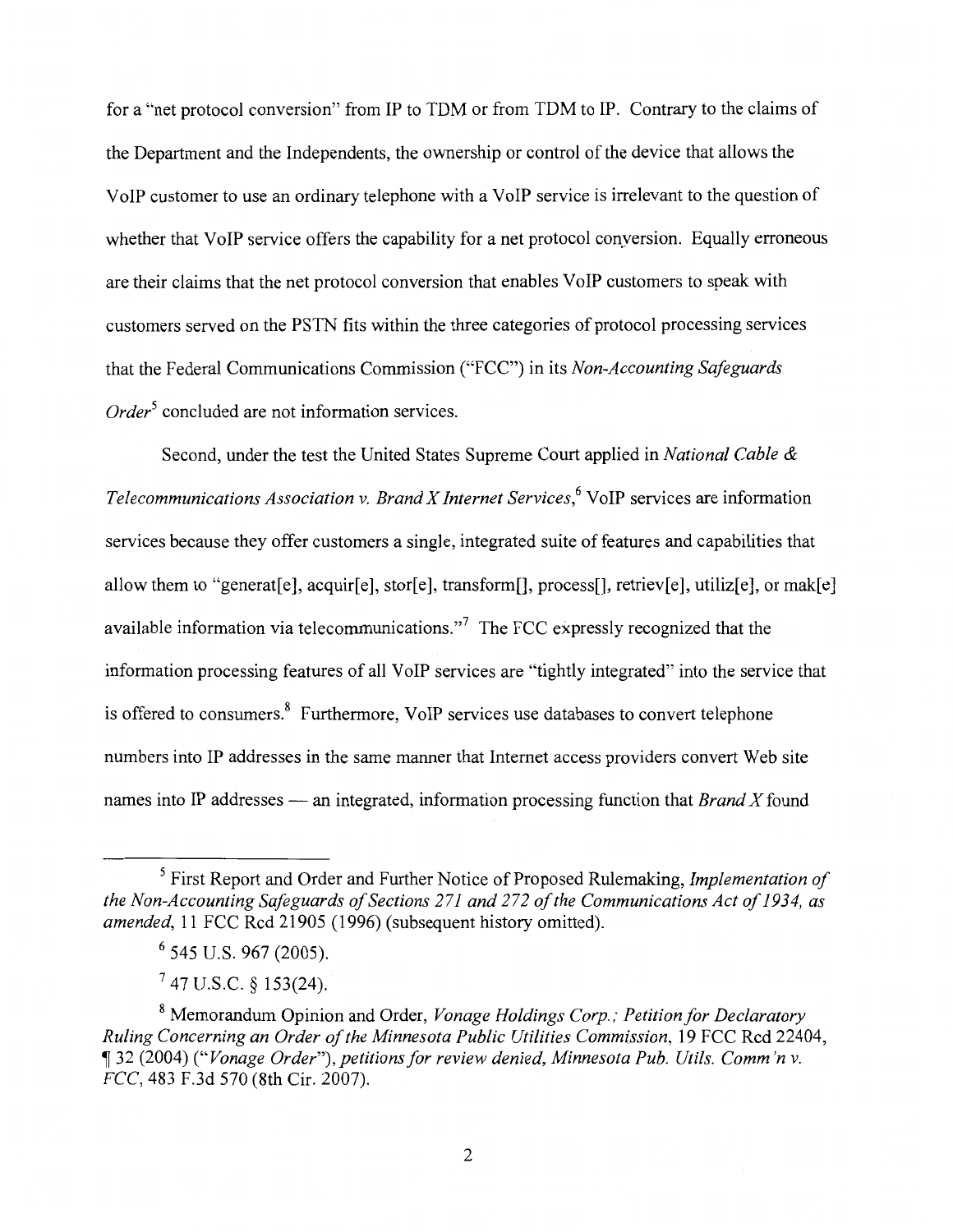sufficient to classify broadband Internet access as an information service. In contending that VoIP services consist of discrete telecommunications service and information service components, the Department and the Independents fail to address the FCC's own characterization of VoIP services or the tight integration of information processing necessary to link IP addresses to telephone numbers.

#### **ARGUMENT**

## **I. VoIP SERVICES ARE INFORMATION SERVICES UNDER FEDERAL LAW BECAUSE THEY OFFER THE CAPABILITY OF A NET PROTOCOL CONVERSION**

A VoIP service that offers customers the capability of communicating with people who are served on the PSTN is an information service because it offers the capability to perform a "net protocol conversion": namely, from the IP protocol to the TDM protocol used by traditional telephone companies, or *vice versa.* A Missouri federal court relied on this very "net protocol conversion from the digitized packets of the IP protocol to the TDM technology used on the PSTN" to find that VoIP service "is an information service."<sup>9</sup> As Comcast notes, all four federal courts to address the issue have held that VoIP services are information services, and none has reached the contrary result.<sup>10</sup>

To avoid this clear federal precedent, both the Department and the Independents assert that voice communications originate on Comcast's network in analog format — not IP format so there is no net protocol conversion when such a communication is delivered to a customer on

<sup>9</sup>*Southwestern Bell Tel., L.P. v. Missouri Pub. Serv. Comm 'n,* 461 F. Supp. 2d 1055, 1082 (E.D. Mo. 2006), *ajf'd,* 530 F.3d 676 (8th Cir. 2008).

<sup>10</sup>*See* Comcast Br. 22-23 (discussing federal court precedent); *see also Non-Accounting Safeguards Order* 104 ("protocol processing services constitute information services under the [Telecommunications Act of] 1996").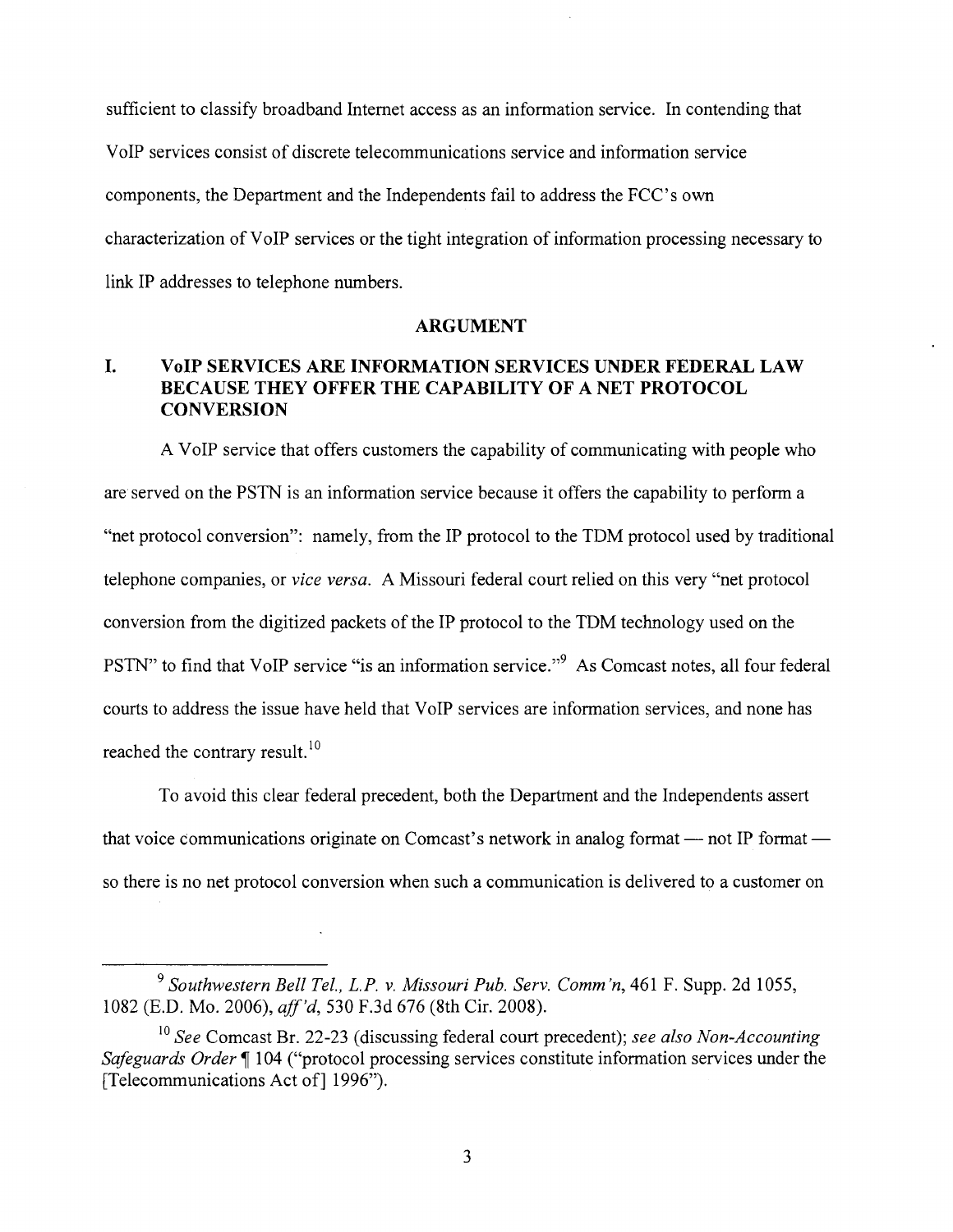the PSTN.<sup>11</sup> To support this assertion, both rely on Comcast's ownership or control of the device (the "eDVA") at the customer's premises that converts analog voice signals into IP packets, and *vice versa.* As Comcast demonstrates, the FCC has repeatedly held that the eDVA and similar devices are customer premises equipment ("CPE"), irrespective of the extent to which the VoIP provider owns or controls the device.<sup>12</sup> The FCC's position is, at a minimum, a reasonable interpretation of the statute, which defines CPE based on where it is "employed" — on the "premises of a person (other than a carrier)" — and not on the person's ownership or control over the equipment.<sup>13</sup> The FCC's determination that the device that allows ordinary telephones to be used with a VoIP service is "specialized  $CPE$ <sup> $,14$ </sup> is therefore binding.<sup>15</sup>

The Department ignores this more recent FCC precedent and relies instead on a 1980 FCC order to claim that a device like Comcast's eDVA "is a service provider-controlled multiplexer" that is not CPE.<sup>16</sup> The Department does not quote the FCC order, which in fact excluded from CPE "multiplexing equipment to deliver multiple channels to the customer," without regard to the service provider's control of the equipment, or lack thereof.<sup>17</sup> Furthermore, as the FCC later explained, such multiplexing equipment is not CPE — despite being employed at a customer's premises — only when it "allows multiple customers to receive individual telephone service through carrier-provided multiplexing equipment where multiple loops are not

<sup>15</sup>*See, e.g., Brand X,* 545 U.S. at 986 (affording *Chevron* deference to the FCC's interpretation of a definition in the Communications Act of 1934).

 $16$  Department Br. 13-14.

<sup>17</sup> Memorandum Opinion and Order, *Second Computer Inquiry*, 39 P.U.R. 4th 319, ¶ 28 n.10 (FCC 1980).

4

<sup>11</sup>*See* Department Br. 11-15; Independents Br. 14-18.

<sup>12</sup>*See* Comcast Br. 28-30.

 $13$  47 U.S.C. § 153(16).

 $14 E.g., Vonage Order~ \S$ 6.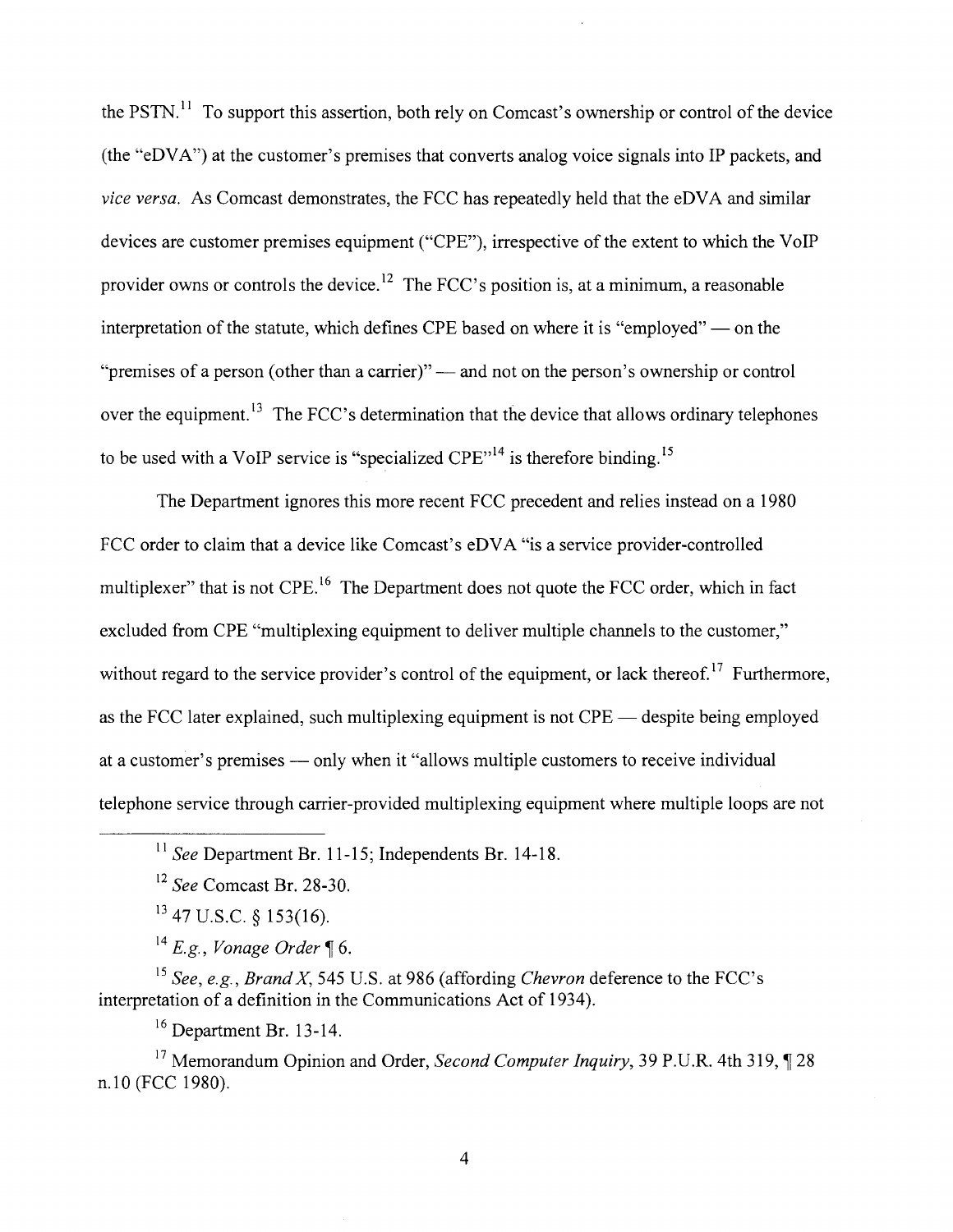available" to a premises.<sup>18</sup> The devices that VoIP providers offer their customers so that ordinary telephones can be used with VoIP service do not meet that standard, as they are used to provide service to an individual customer.

The Department and the Independents also contend that, even if VoIP communications originate on Comcast's network in IP format, VoIP service is not an information service despite the net protocol conversion. They claim that the protocol processing necessary to let VoIP customers communicate with people served on the PSTN falls within at least one of the three categories of protocol processing the FCC has held are not information services.<sup>19</sup> As Comcast demonstrates, they are wrong.<sup>20</sup>

The first category the FCC identified is where the protocol conversion enables "communications between an end-user and the network ... *rather than between or among*  users."<sup>21</sup> The second category is where the protocol conversion occurs "to maintain compatibility with existing CPE."<sup>22</sup> VoIP services fit within neither category, because the relevant net protocol conversion — from IP to TDM or *vice versa* — is one that enables communication between users of VoIP and PSTN services, and occurs after the call enters (or before the call exits) the VoIP provider's network in IP format. In relying on these first two exceptions, both the Department and the Independents make the mistake of focusing on the "specialized CPE" - here, the eDVA - that lets a VoIP customer use an ordinary telephone

<sup>18</sup> Memorandum Opinion and Order, *Pacific Bell Request for Authority to Provide*  Asynchronous/X.25 Protocol Conversion, 3 FCC Rcd 3082, ¶17 (1988).

<sup>19</sup>*See* Department Br. 22-27; Independents Br. 18-21; *see also Non-Accounting*  Safeguards Order<sup>¶</sup> 106.

<sup>20</sup>*See* Comcast Br. 24-27.

<sup>&</sup>lt;sup>21</sup> Non-Accounting Safeguards Order ¶ 106 (emphasis added).

 $^{22}$  *Id.*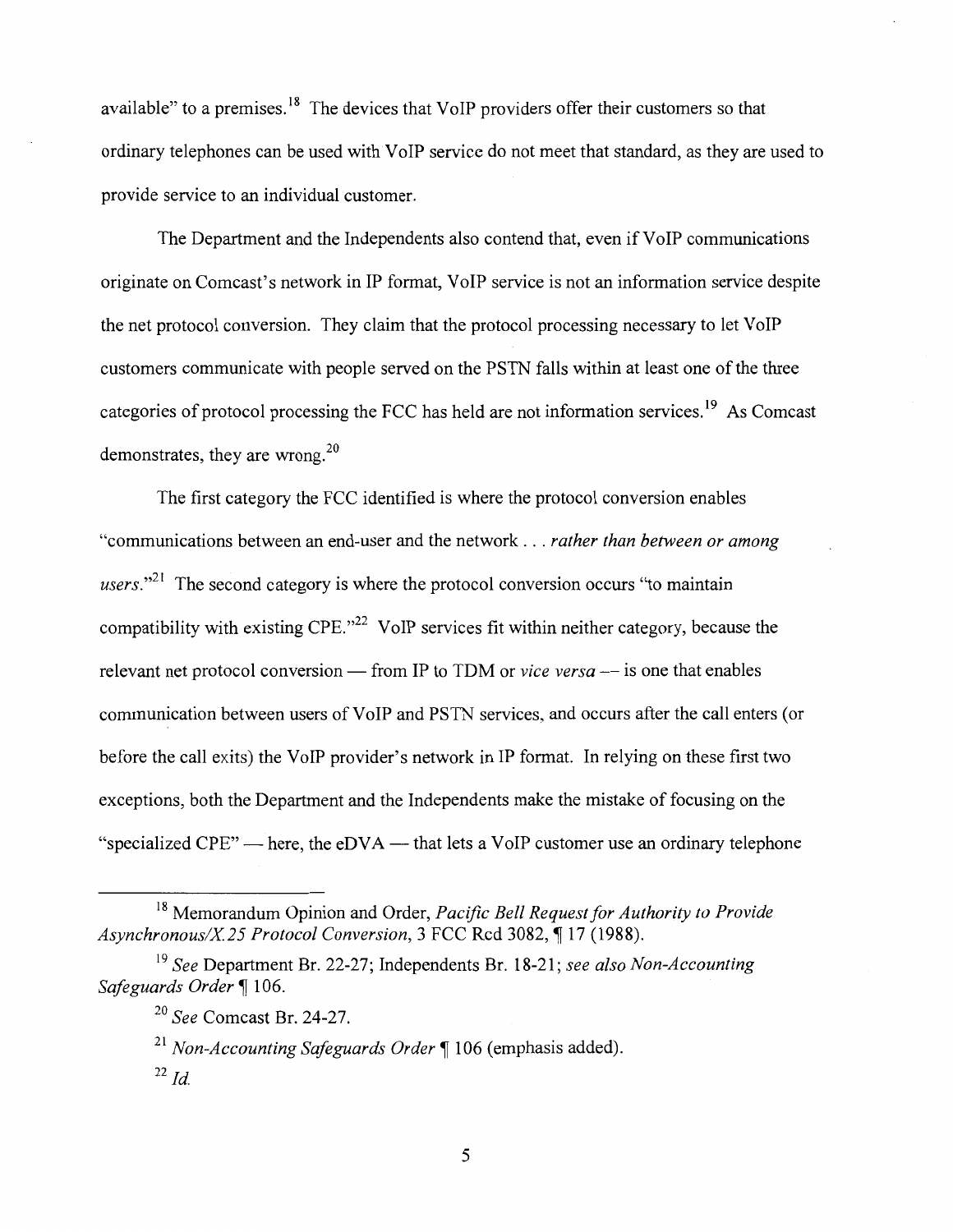with a VoIP service.<sup>23</sup> Neither addresses the conversion between IP and TDM that enables communications between VoIP and PSTN users, which falls outside these two categories.

The third category is where the "conversion[] tak[es] place *solely within* the carrier's network," so that there is "no net conversion to the end-user."<sup>24</sup> The FCC has found that protocol processing falls within this category where a call between two people served on the PSTN is converted  $-$  by a carrier in the middle of the call path, for its own convenience  $-$  from TDM to IP, and then back to TDM format.<sup>25</sup> VoIP services, in contrast, involve a "net conversion to the end-user" — that net protocol conversion is what transforms a VoIP service from one that would only permit communications among VoIP users into one that enables the VoIP customers also to communicate with people served on the PSTN. The Department, therefore, is wrong in claiming that Comcast performs protocol conversions "so Comcast can route the voice messages over its network."<sup>26</sup>

In sum, VoIP services, including XFINITY Voice, offer the capability of a net protocol conversion and are information services under federal law for that reason alone.

<sup>25</sup>*See* Order, *Petition for Declaratory Ruling that AT&T's Phone-to-Phone IP Telephony Services are Exempt from Access Charges, 19 FCC Rcd 7457, 12 (2004) ("To the extent that* protocol conversions associated with  $AT&T$ 's specific service take place within its network, they appear to be 'internetworking' conversions  $\dots$  ."); Comcast Br. 26-27 (citing FCC precedent).

26 Department Br. 27. The Independents rely only on the first two categories. *See*  Independents Br. 19.

<sup>23</sup>*See* Department Br. 25-26; Independents Br. 20-21.

<sup>&</sup>lt;sup>24</sup> Non-Accounting Safeguards Order ¶ 106 (emphasis added).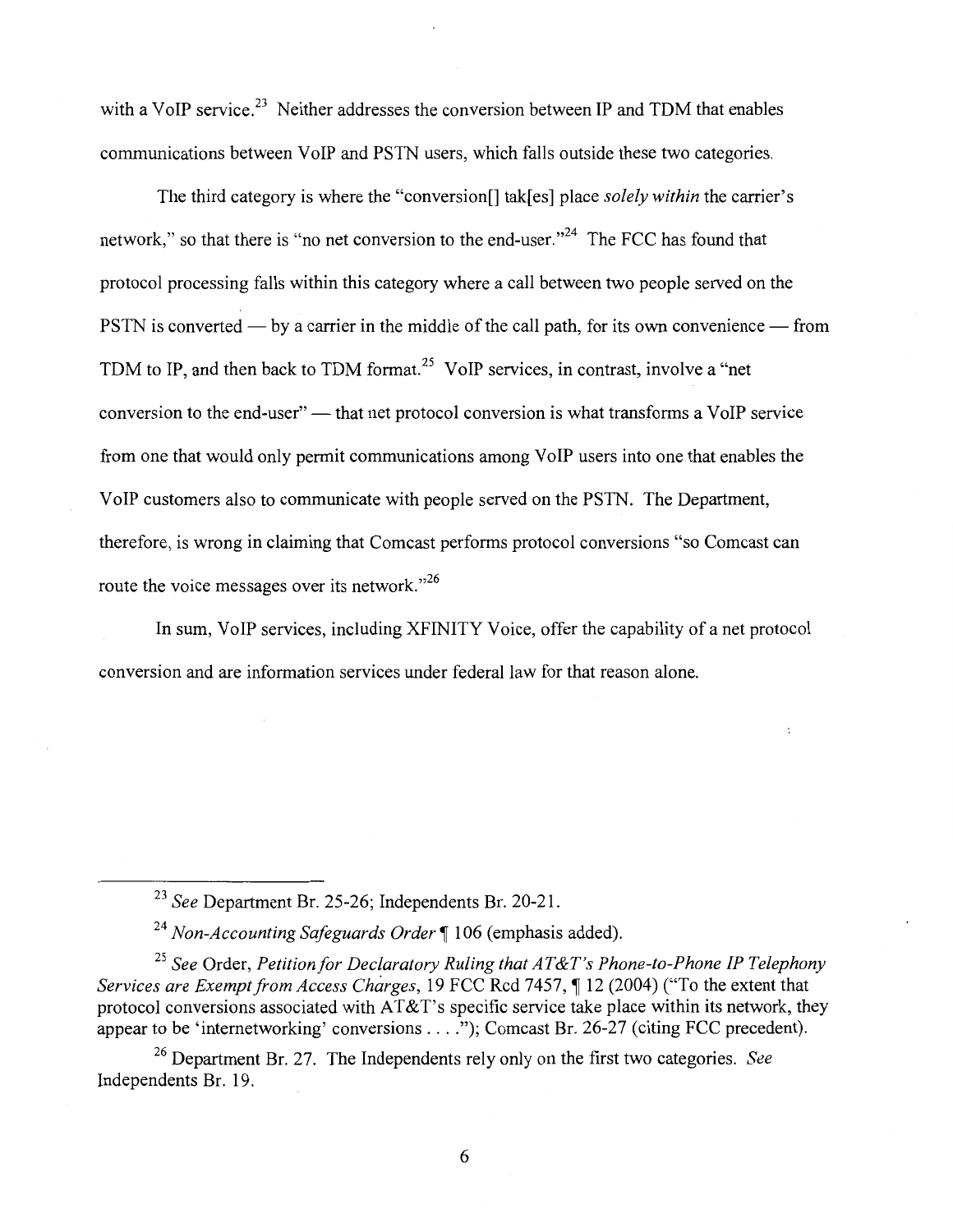**II. VoIP SERVICES ARE INFORMATION SERVICES UNDER FEDERAL LAW BECAUSE THEY OFFER INFORMATION PROCESSING AS PART OF A SINGLE, INTEGRATED SERVICE OFFERING** 

VoIP services qualify as information services under federal law for a second, and independent, reason: they offer consumers a suite of integrated capabilities and features that allow customers to "generat[e], acquir[e], stor[e], transform[], process[], retriev[e], utiliz[e], or mak[e] available information via telecommunications."27 In the *Vonage Order,* the FCC expressly found that *all* VoIP services — including those offered by facilities-based providers, such as cable companies — offer consumers a "tightly integrated" package of "communications" capabilities" and that these "integrated capabilities and features, able to be invoked sequentially or simultaneously, ... allow<sup>[]</sup> customers to manage personal communications dynamically.<sup>"28</sup> Although the FCC did not need in the *Vonage Order* to classify VoIP services as information services in order to preempt the state regulations at issue there, the FCC's conclusion that VoIP services "tightly integrate[]" information processing and telecommunications into a single offering leads inexorably to the conclusion — reached by every federal court to consider the question - that all VoIP services are information services under federal law.<sup>29</sup>

The Department disputes this conclusion, asserting (without citing evidence) that consumers "perceive[]" VoIP services "as a telecommunications service that has certain other ancillary services" bundled with it.<sup>30</sup> The Department's *ipse dixit* provides no basis for the

30 Department Br. 18; *see id.* at 16 ("To the end-user of Comcast's service, the voice component stands as a separately identifiable service.").

7

<sup>27 47</sup> U.S.C. § 153(24).

<sup>&</sup>lt;sup>28</sup> Vonage Order <sup>1</sup> 32; *see id.* 1 25 n.93 (recognizing that "these integrated capabilities and features" are "inherent features" in VoIP services offered "by facilities-based providers," as well as by providers such as Vonage).

<sup>29</sup>*See* Comcast Br. 34.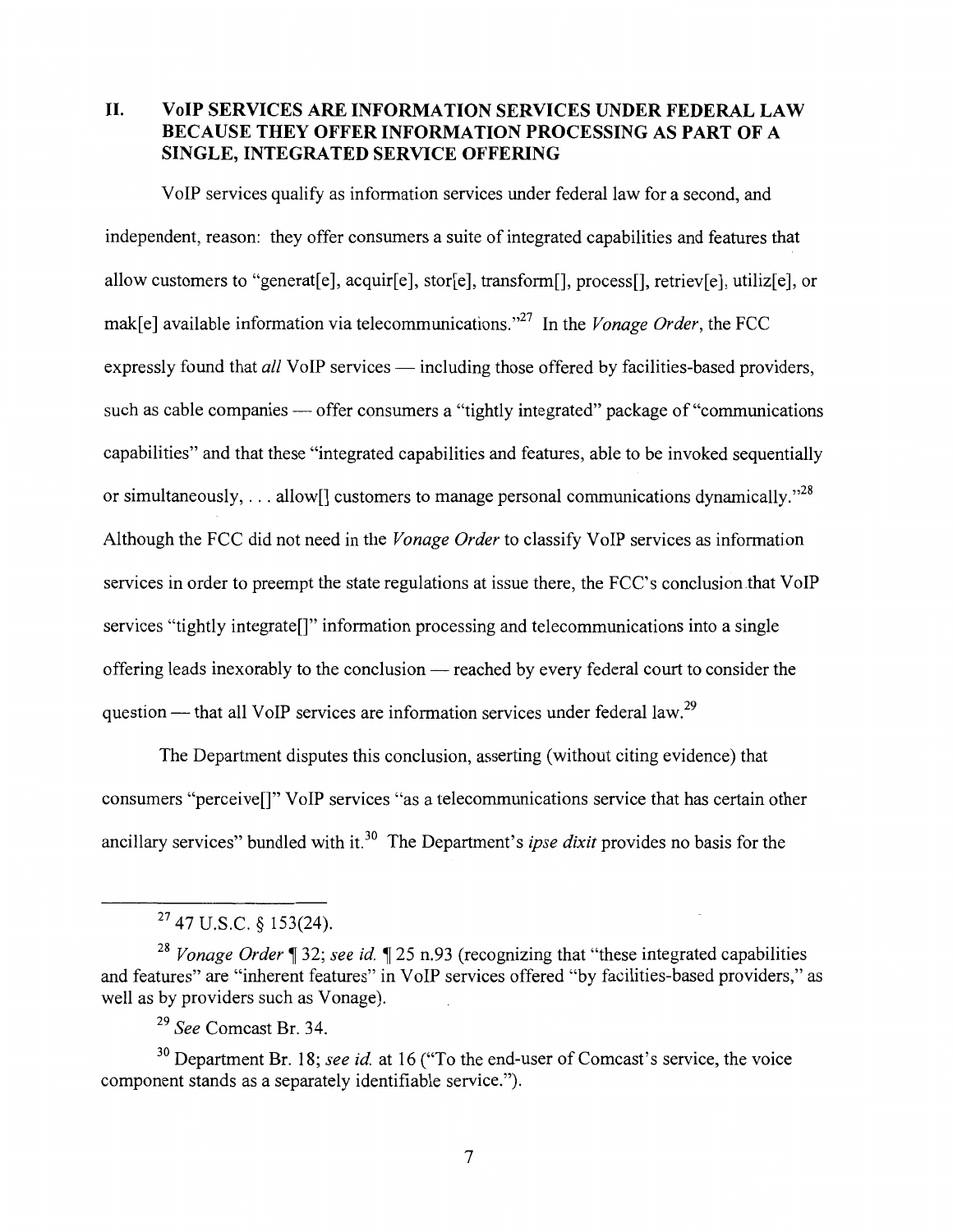Board to question the FCC's conclusion, which deserves deference as a matter of federal law.<sup>31</sup> The FCC's conclusion also refutes the Department's and Independents' contention that the "integrated capabilities and features" of VoIP services that "allow[] customers to manage personal communications dynamically"<sup>32</sup> are mere add-ons — akin to packaging voice mail with POTS service.<sup>33</sup> These features are, instead, "inherent" parts of the VoIP services themselves, inextricable from the ability to place or receive voice communications.<sup>34</sup>

One such feature is the use of a database to convert from the IP address to the telephone number assigned to a VoIP customer. That conversion is necessary every time a VoIP customer places or receives a call. On outbound calls, the conversion is necessary to provide a telephone number - rather than an IP address - on the called party's Caller ID display. It is necessary every time a VoIP customer receives a call, because callers dial the telephone number, not the IP address assigned to the VoIP customer. This database is used in the same manner as the Domain Name Server ("DNS") database, which "matches the Web site address the end user types into his browser"  $-$  such as http://www.vermont.gov  $-$  with the "IP address"  $-$  206.16.212.90  $-$  that actually identifies "the Web page's host server."<sup>35</sup> In the same way that broadband Internet access customers use the broadband transmission "always in connection with the informationprocessing capabilities provided by" the integrated DNS service, VoIP customers use the voice

<sup>31</sup>*See Brand X,* 545 U.S. at 986 (deferring, under *Chevron,* to the FCC's conclusion that cable modem service is a single, integrated offering of information processing and telecommunications).

<sup>&</sup>lt;sup>32</sup> Vonage Order ¶ 32.

<sup>33</sup>*See* Department Br. 20-22; Independents Br. 23-26.

<sup>&</sup>lt;sup>34</sup> Vonage Order ¶ 25 n.93.

<sup>35</sup>*Brand X,* 545 U.S. at 999.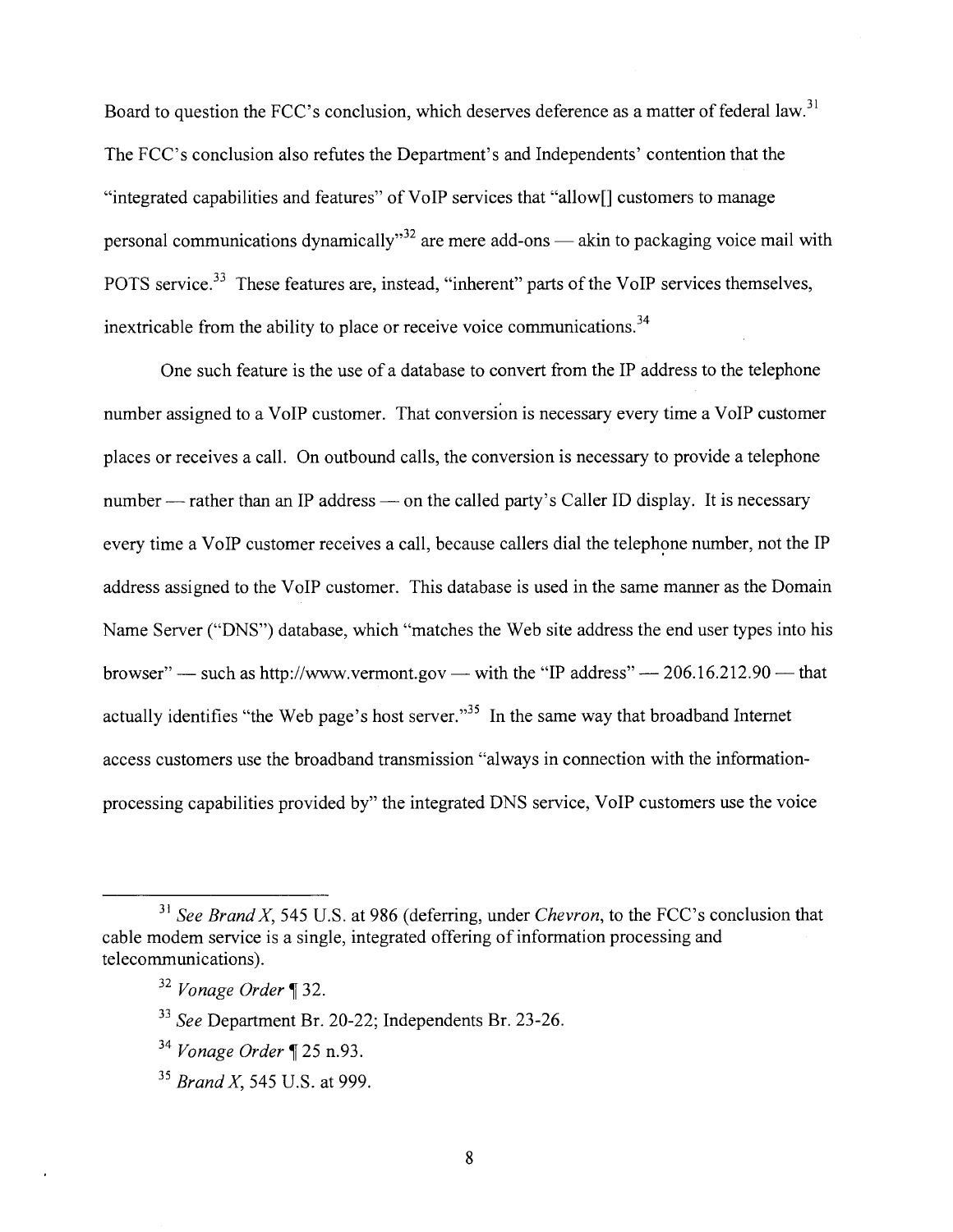transmission "always in connection" with the information processing necessary to associate IP addresses with telephone numbers.<sup>36</sup>

The Independents note that carriers providing service on the PSTN also use databases when routing telephone calls.<sup>37</sup> But they do not acknowledge either the Supreme Court's conclusion that the integrated DNS functionality renders broadband Internet access an information service or that VoIP services utilize an identical, integrated functionality to convert IP addresses into a format (here, telephone numbers rather than Web site names) more readily accessible to users. Equally erroneous is the Department's contention that a VoIP service cannot be an information service if it utilizes a private IP network rather than the public Internet.<sup>38</sup> The statutory definition of information services makes no mention of using the public Internet to "generat[e], acquir[e], stor[e], transform[], process[], retriev[e], utiliz[e], or mak[e] available information via telecommunications."39 Nor did the FCC draw such a distinction in the *Vonage Order*, when it recognized that VoIP services from "cable companies" are a single, "tightly integrated" offering, no different from VoIP services offered by companies, like Vonage, that rely on the public Intemet. 40 And, although *Brand X* involved an Internet access service, it was the information processing tightly integrated into that offering  $-$  not the access to the public Internet (rather than a private IP network) — that led the Supreme Court to uphold the FCC's classification.

- 39 47 U.S.C. § 153(24).
- <sup>40</sup> Vonage Order ¶ 32.

9

<sup>36</sup>*Id.* at 988; *see id.* at 990-91, 999; Comcast Br. 37-39.

<sup>37</sup>*See* Independents Br. 21.

<sup>38</sup>*See* Department Br. 19-20.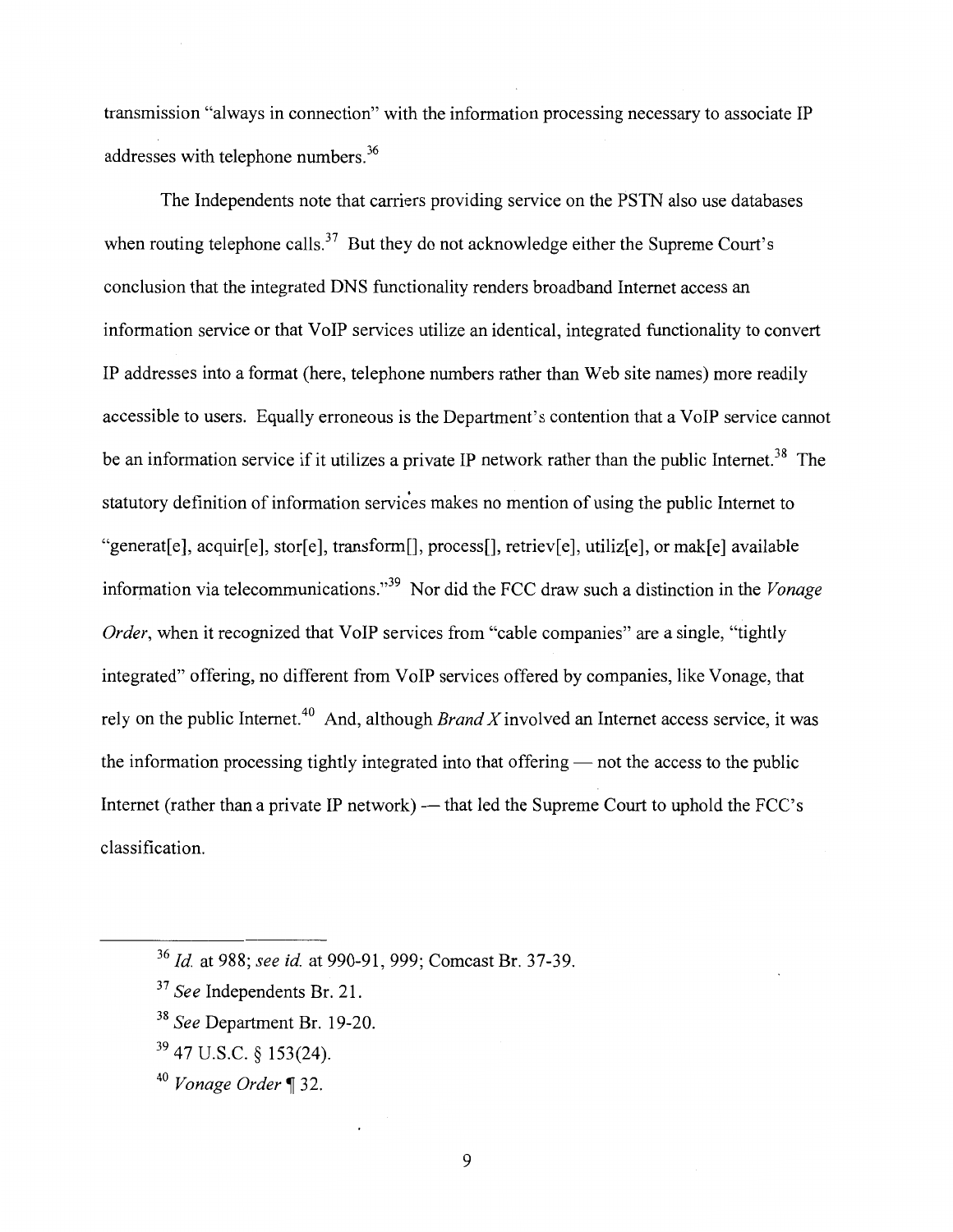In sum, VoIP services, including XFINITY Voice, offer consumers a tightly integrated package of communications and information processing, and are information services under federal law for this reason as well.

#### **CONCLUSION**

Applying the principles of federal law set forth above, the answer to the question the Vermont Supreme Court directed the Board to address is clear: XFINITY Voice, like all VoIP services, is an information service under federal law.

Respectfully submitted,

Of Counsel:

Scott H. Angstreich KELLOGG, HUBER, HANSEN, TODD, EVANS & FIGEL, P.L.L.C. 1615 M Street, N.W., Suite 400 Washington, D.C. 20036 (202) 326-7900

Alexander W. Moore VERIZON 125 High Street Oliver Tower- 7th Floor Boston, Massachusetts 02110 (617) 743-2265

*Counsel for Amicus Curiae MClmetro Access Transmission Services LLC, d/b/a Verizon Access* 

Nancy J. Hertel AT&T SERVICES, INC. 225 W. Randolph Street, 25th Floor Chicago, Illinois 60606 (312) 727-4517

*Counsel for AT&T Services, Inc.* 

Nolan C. Burkhouse David M. Pocius PAUL FRANK + COLLINS P.C. P.O. Box 1307 Burlington, Vermont 05402-1307 (802) 658-2311

*Counsel for AT&T Services, Inc. and Amici Curiae MClmetro Access Transmission Services LLC, dlb/a Verizon Access and the Voice on the Net Coalition* 

Of Counsel:

Glenn S. Richards Executive Director VOICE ON THE NET COALITION 2300 N Street, N.W. Washington, D.C. 20037-1122 (202) 663-8215

*Counsel for Amicus Curiae the Voice on the Net Coalition* 

March 31, 2014